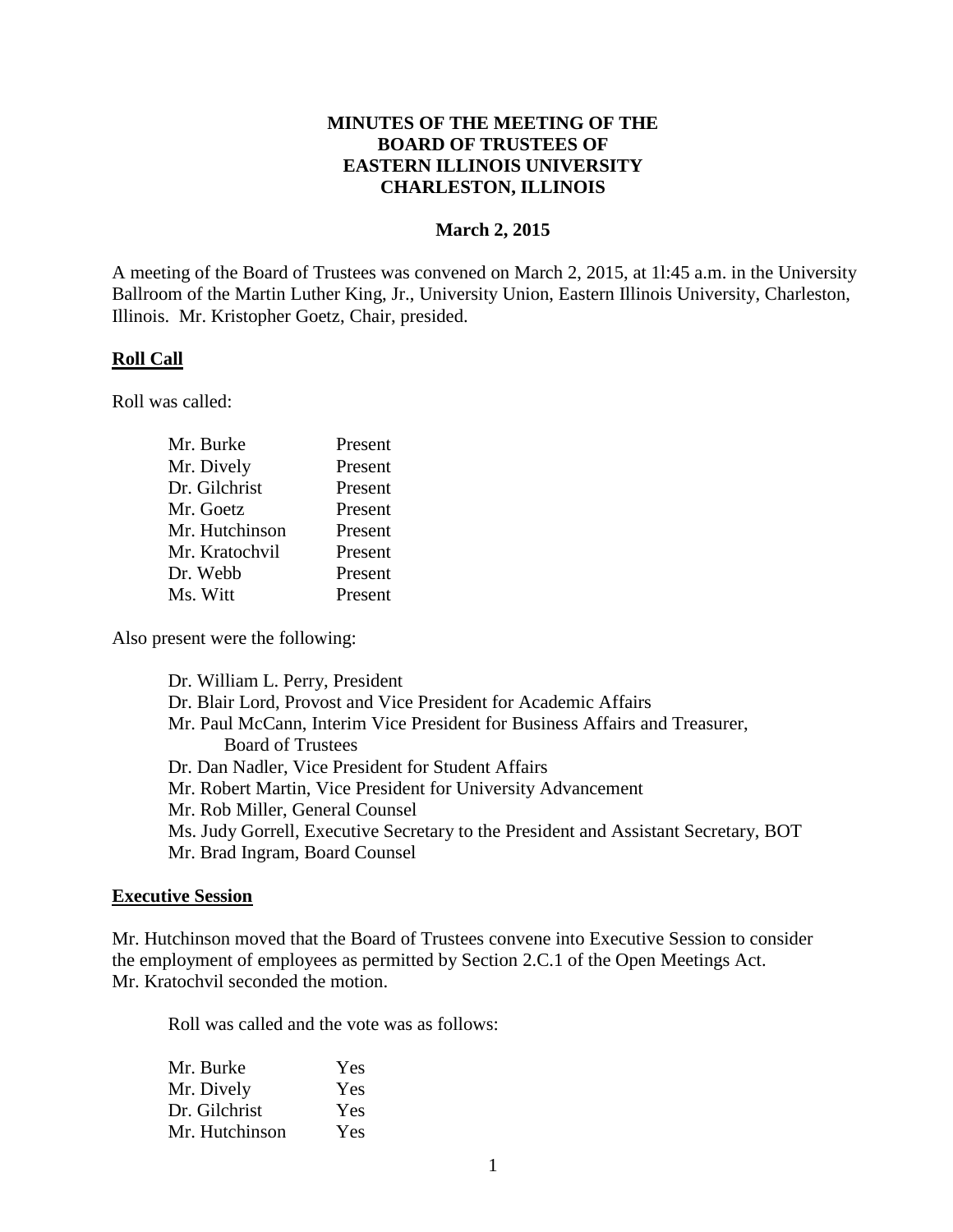| Mr. Kratochvil | Yes |
|----------------|-----|
| Dr. Webb       | Yes |
| Ms. Witt       | Yes |
| Mr. Goetz      | Yes |
|                |     |

Motion carried.

Dr. Webb moved to return to Open Session. Mr. Kratochvil seconded the motion.

Roll was called and the vote was as follows:

| Mr. Burke      | Yes |
|----------------|-----|
| Mr. Dively     | Yes |
| Dr. Gilchrist  | Yes |
| Mr. Hutchinson | Yes |
| Mr. Kratochvil | Yes |
| Dr. Webb       | Yes |
| Ms. Witt       | Yes |
| Mr. Goetz      | Yes |
|                |     |

Motion carried.

## **Information Items**

## **Report from Board Chair**

Chair Goetz welcomed two new Board members: Mr. Tim Burke who has a history of leadership and an outstanding legacy of service to EIU, and Ms. Catie Witt, a junior majoring in Communication Studies and Political Science. Chair Goetz expressed his sincere gratitude to the members of the presidential search committee, the search consultant, and all who participated in the search process, and he announced that the Board will take formal action later in the meeting.

## **Committee Reports**

#### Executive/Planning Committee

Chair Goetz reported that the Executive/Planning Committee received a summary of applications and deposits. Dr. Herrington-Perry mentioned the Spring 2015 *Enrollment Newsletter* with a focus on yield. It contains information on a variety of topics, including a section on "What Can You Do to Help?" It takes all of us to be successful. Two Road Warriors from Admissions spoke briefly about high school visits and college fairs. Dr. Nadler gave an Intercollegiate Athletics Budget Presentation.

#### Board Relations Committee

Mr. Kratochvil provided a report on Alumni and Development events, an update on the scholarship drive, an EIU Foundation Board meeting update, Alumni Magazine Enhancement Plan, top social media stories, and key news releases.

Finance/Audit Committee – The committee discussed the Audit for FY 14—there were a couple of repeat findings and a handful of immaterial findings, nothing major. The appropriation for FY 16 was discussed, and Mr. McCann noted that there is currently a 30% reduction on the table.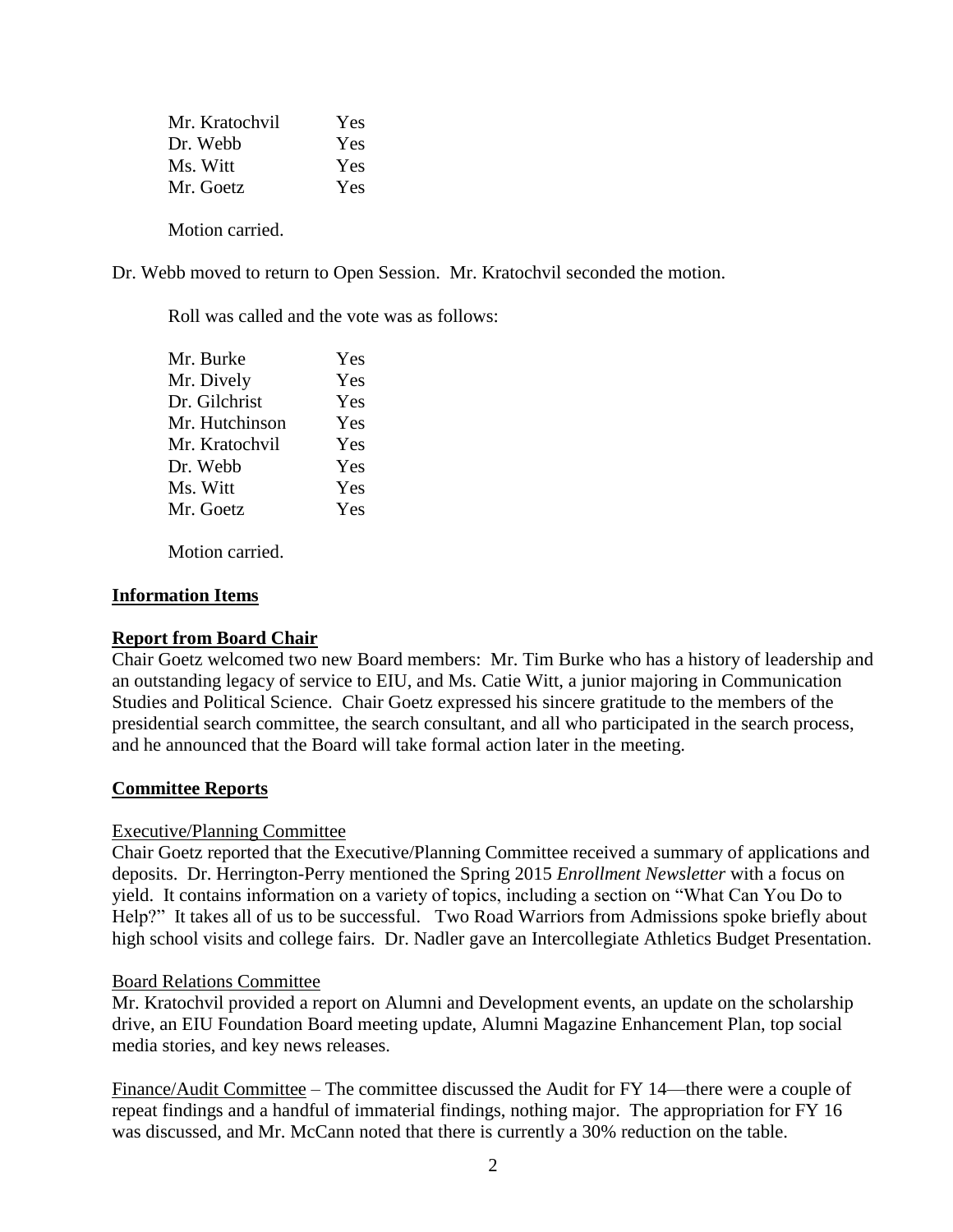Board Regulations – No report.

### Academic and Student Affairs Committee

Mr. Hutchinson reported on several items that were discussed at the committee meeting, including linkages with community colleges and CPS, the English Language Center in Thomas Hall, an Athletic update, University Learning Goals revisions, and the protocol for cancellations due to weather.

## **Action Items**

1. Dr. Webb moved to approve the minutes of the Board Dinners with Presidential Candidates on January 20, 21, 22, and 27, 2015 and the Board Meeting on February 3, 2015. Mr. Kratochvil seconded the motion.

Roll was called and the vote was as follows:

| Mr. Burke      | Yes |
|----------------|-----|
| Mr. Dively     | Yes |
| Dr. Gilchrist  | Yes |
| Mr. Hutchinson | Yes |
| Mr. Kratochvil | Yes |
| Dr. Webb       | Yes |
| Ms. Witt       | Yes |
| Mr. Goetz      | Yes |
|                |     |

Motion carried.

2. Mr. Dively: At this time it is my pleasure and honor to move that the Board of Trustees appoint Dr. David M. Glassman as the next President of Eastern Illinois University, and afford him all rights and privileges of the office including a tenured appointment in the Department of Sociology and Anthropology. Dr. Webb seconded the motion.

Roll was called and the vote was as follows:

| Mr. Burke      | Yes |
|----------------|-----|
| Mr. Dively     | Yes |
| Dr. Gilchrist  | Yes |
| Mr. Hutchinson | Yes |
| Mr. Kratochvil | Yes |
| Dr. Webb       | Yes |
| Ms. Witt       | Yes |
| Mr. Goetz      | Yes |

## **Information Items (continued)**

**President's Report** – No report